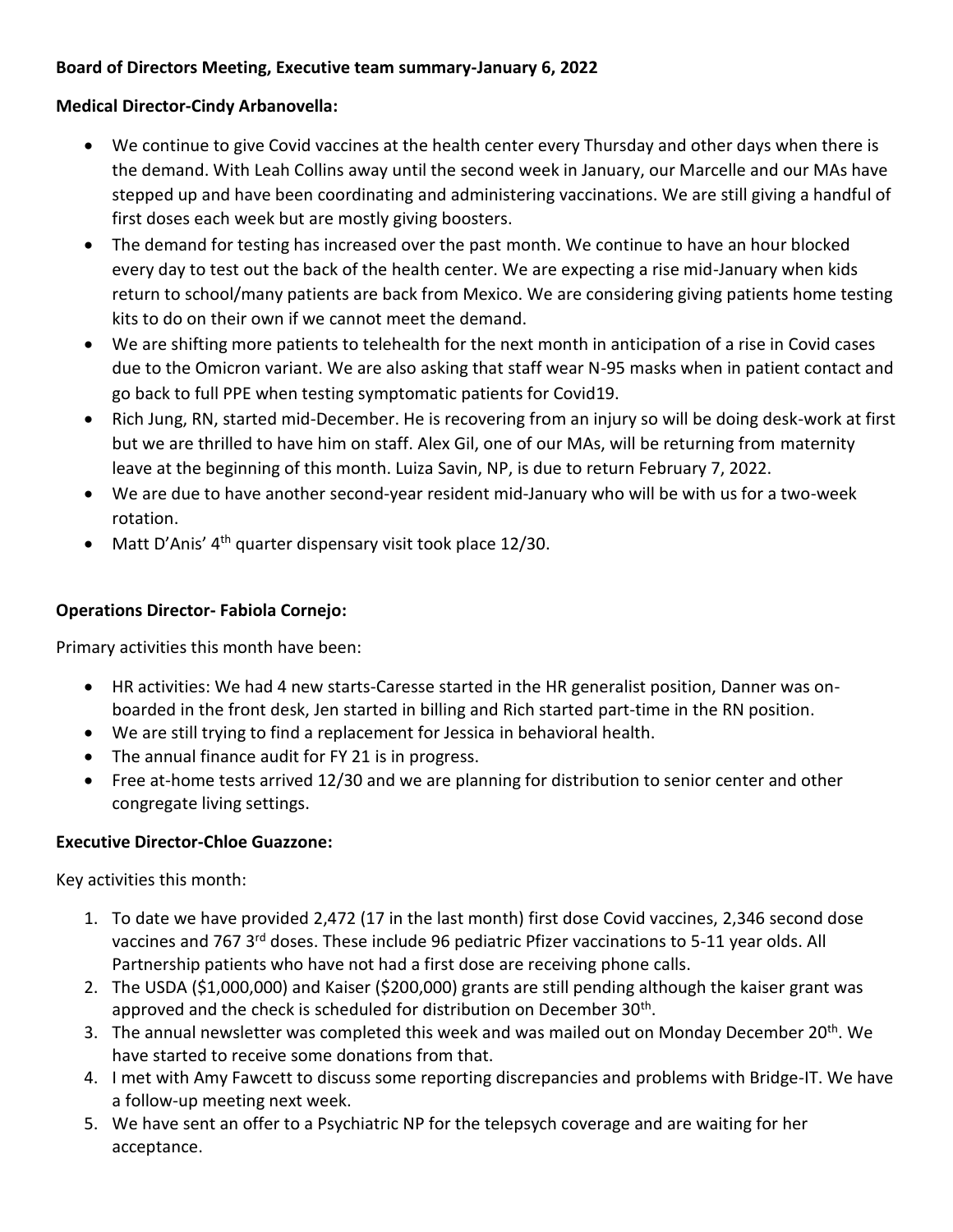- 6. The holiday party was December 13<sup>th</sup> and was great fun, so I hear! Bonuses were distributed.
- 7. Various construction related items are pending including estimates for the badge entry door system and wiring as well as working with Steve about transitioning the x-ray room to the dispensary once Mark retires in February.
- 8. Cindy and I have met with Mark and are planning for his retirement.
- 9. Many Covid guidelines have changed including eligibility for boosters of 12-18 year olds and quarantine period changes. We continue to plan and offer services in response to recent changes.
- 10. Final revisions to the updated Human Resources Manual have been made and submitted for approval.

## **Contracts**:

 The contract for additional full support until April was signed with Nonprofit strategies to continue support for the fundraising campaign.

## **HRSA:**

- Current HRSA supplemental grants: The American Rescue Plan Award (ARP-A) in the amount of \$945,000 (a two-year grant). CADRE in the amount of \$1,000,000 and ARP-C in the amount of \$528,655 (a two-year grant).
- Based on our review and revision of the HPSA score data, the consultant has submitted a request to change our medical score to the state.

## **Collaborations:**

## **Quality Improvement:**

Annual Visit data trend: